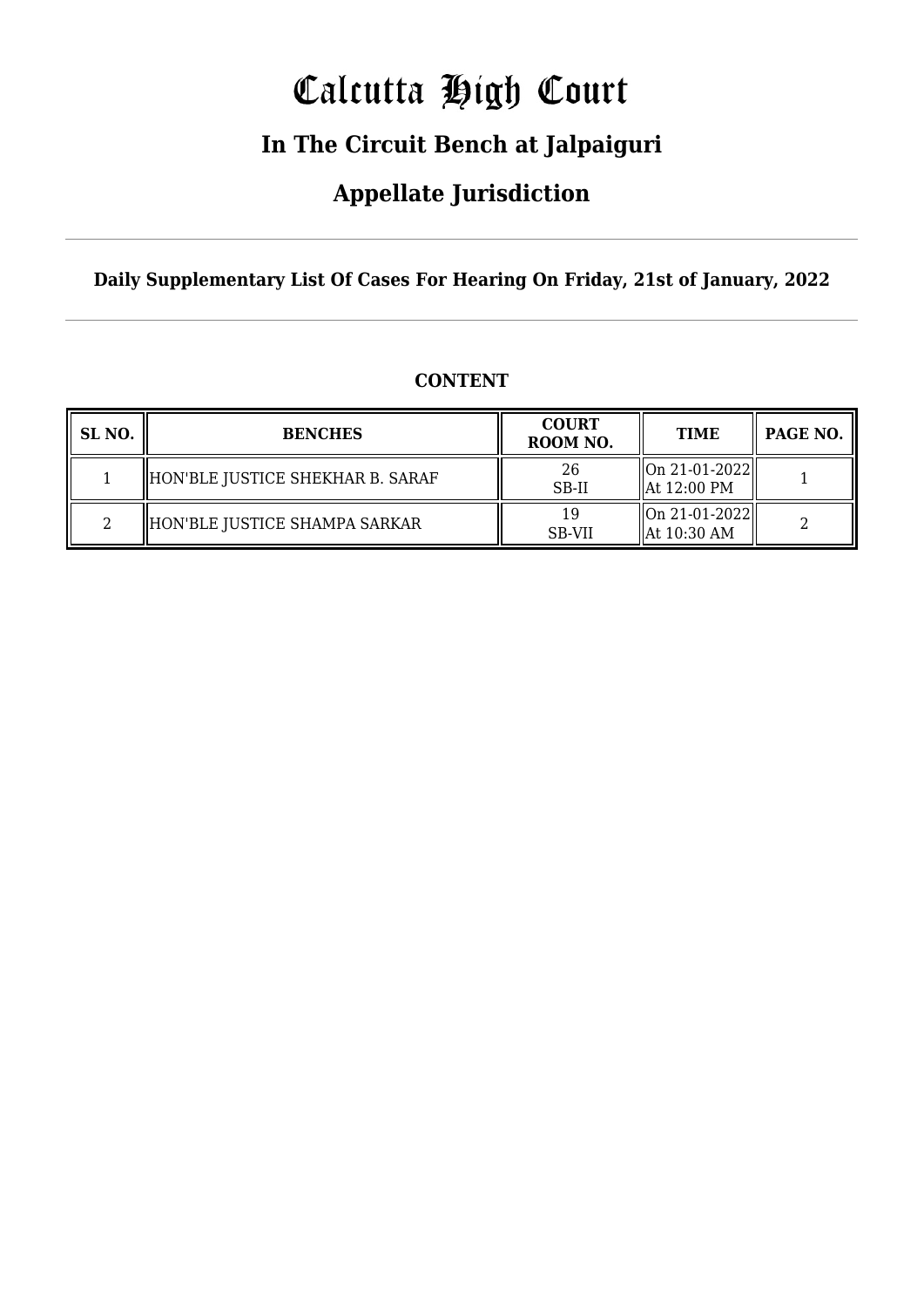

## Calcutta High Court **In The Circuit Bench at Jalpaiguri Appellate Side**

**DAILY CAUSELIST For Friday The 21st January 2022**

**COURT NO. 26 SINGLE BENCH (SB-II) AT 12:00 PM HON'BLE JUSTICE SHEKHAR B. SARAF (VIA VIDEO CONFERENCE)**

**FROM PRINCIPAL BENCH**

#### **CONTEMPT APPLICATION**

|    | WPCRC/1/2022<br>[Personal]<br>Appearance] | UJJAL KUMAR DEY<br>VS<br>PANKAJ TAMANG                                  | <b>SUBINAY DEY</b> |
|----|-------------------------------------------|-------------------------------------------------------------------------|--------------------|
| in | WPA/377/2021                              | UJJAL KUMAR DEY<br>VS<br>THE STATE OF WEST<br><b>BENGAL AND ORS</b>     | <b>SUBINAY DEY</b> |
| 2  | WPCRC/2/2022<br>[Personal<br>Appearance]  | <b>SUBAL BARMAN</b><br>VS<br>PANKAJ TAMANG                              | <b>SUBINAY DEY</b> |
| in | WPA/267/2021                              | <b>SUBAL BARMAN</b><br>VS<br>THE STATE OF WEST<br><b>BENGAL AND ORS</b> | <b>SUBINAY DEY</b> |